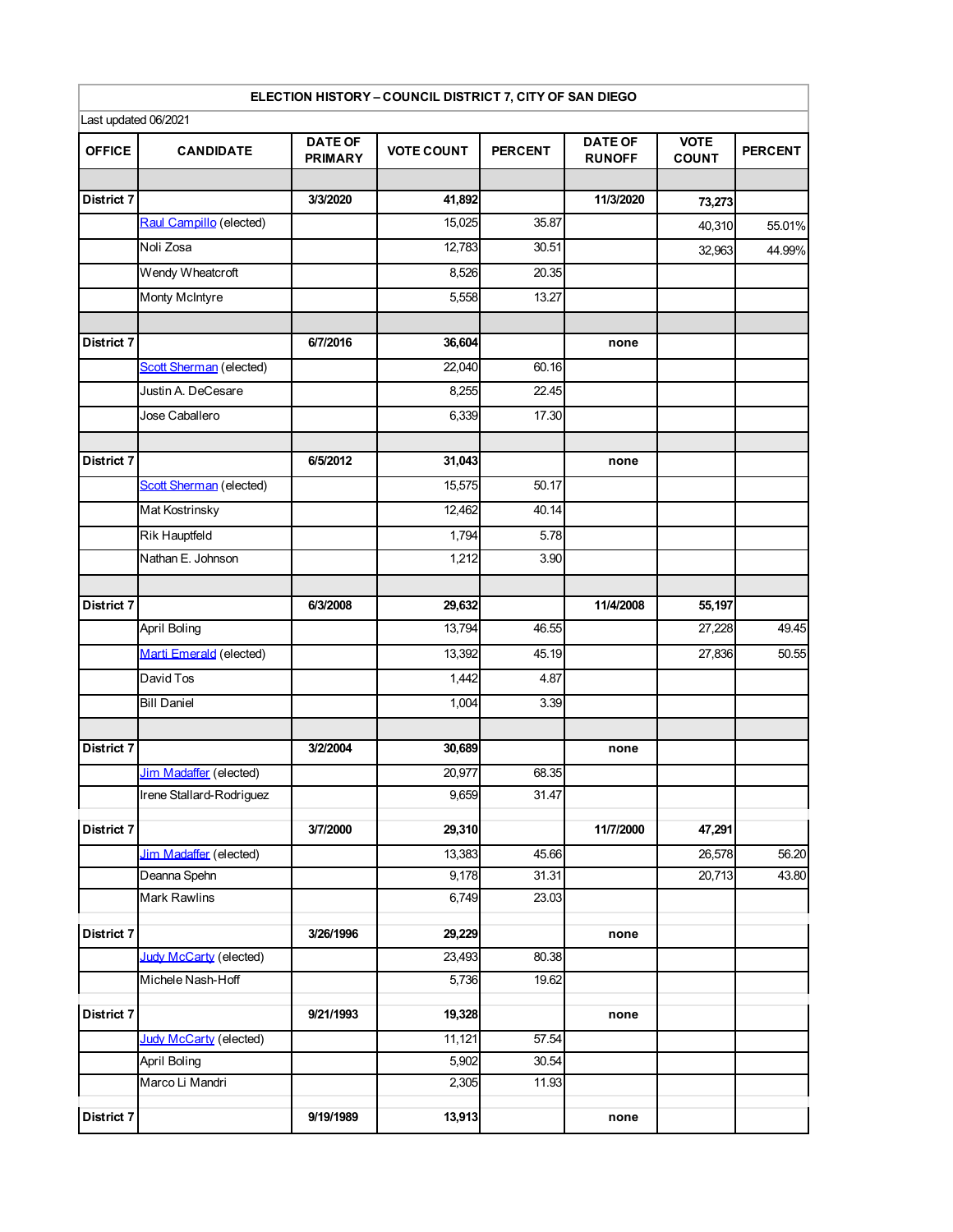|                   | Judy McCarty (elected)        |                                  | 9,100             | 65.58    |                                 |                             |                           |
|-------------------|-------------------------------|----------------------------------|-------------------|----------|---------------------------------|-----------------------------|---------------------------|
|                   | Kenneth R. Key                |                                  | 4,813             | 34.42    |                                 |                             |                           |
| District 7        |                               | 9/17/1985                        | 14,206            |          | 11/5/1985                       | 127,021                     |                           |
|                   | <b>Judy McCarty (elected)</b> |                                  | 5412              | 38.10    |                                 | 69,519                      | $\overline{5}4.73$        |
|                   | Jeanette Roache               |                                  | 3942              | 27.75    |                                 | 57,502                      | 45.27                     |
|                   | Evonne Schulze                |                                  | 3676              | 25.88    |                                 |                             |                           |
|                   | William R. McKinley           |                                  | 698               | 4.91     |                                 |                             |                           |
|                   | Don D. Parker                 |                                  | 300               | 2.11     |                                 |                             |                           |
|                   | James G. McNelly              |                                  | 178               | 1.25     |                                 |                             |                           |
| <b>OFFICE</b>     | <b>CANDIDATE</b>              | <b>DATE OF</b><br><b>PRIMARY</b> | <b>VOTE COUNT</b> | PER CENT | <b>DATE OF</b><br><b>RUNOFF</b> | <b>VOTE</b><br><b>COUNT</b> | <b>PER</b><br><b>CENT</b> |
| District 7        |                               | 9/15/1981                        | 13,696            |          | 11/3/1981                       | 129,761                     |                           |
|                   | Dick Murphy (elected)         |                                  | 6,889             | 50.30    |                                 | 69,274                      | 53.39                     |
|                   | Lucy Goldman                  |                                  | 6,054             | 44.20    |                                 | 60,487                      | 46.61                     |
|                   | <b>Noel Neudeck</b>           |                                  | 394               | 2.88     |                                 |                             |                           |
|                   | Ken Bremen                    |                                  | 359               | 2.62     |                                 |                             |                           |
|                   | <b>District 7 Dick Murphy</b> | 12/16/1980                       | Appointed         |          |                                 |                             |                           |
|                   |                               |                                  |                   |          |                                 |                             |                           |
| District 7        |                               | 9/20/1977                        | 25,705            |          | 11/8/1977                       | 133,198                     |                           |
|                   | Evonne Schulze                |                                  | 8,287             | 32.24    |                                 | 66,313                      | 49.79                     |
|                   | Larry Stirling (elected)      |                                  | 6,829             | 26.57    |                                 | 66,885                      | 50.21                     |
|                   | Tim Cohelan                   |                                  | 6,075             | 23.63    |                                 |                             |                           |
|                   | <b>Bill Haynes</b>            |                                  | 2,897             | 11.27    |                                 |                             |                           |
|                   | <b>Bill Baures</b>            |                                  | 1,617             | 6.29     |                                 |                             |                           |
|                   | District 7 Joel Mac Strobl    | 12/28/1976                       | Appointed         |          |                                 |                             |                           |
| <b>District 7</b> |                               | 9/18/1973                        | 18,749            |          | 11/6/1973                       | 156,697                     |                           |
|                   | <b>Jim Ellis</b> (elected)    |                                  | 6,566             | 35.02    |                                 | 82,292                      | 52.52                     |
|                   | Evonne Schulze                |                                  | 4,642             | 24.76    |                                 | 74,405                      | 47.48                     |
|                   | John A. Hobbs                 |                                  | 3,865             | 20.61    |                                 |                             |                           |
|                   | Larry Barnes                  |                                  | 1,561             | 8.33     |                                 |                             |                           |
|                   | James Sheremeta               |                                  | 1,462             | 7.80     |                                 |                             |                           |
|                   | Kenny Olson                   |                                  | 295               | 1.57     |                                 |                             |                           |
|                   | Robert M. Mounger Jr.         |                                  | 205               | 1.09     |                                 |                             |                           |
|                   | Salm Kolis                    |                                  | 153               | 0.82     |                                 |                             |                           |
| <b>District 7</b> |                               | 9/16/1969                        |                   |          | 11/4/1969                       |                             |                           |
|                   | Allen Hitch (elected)         |                                  | 4,973             | 100.0    |                                 | 84,209                      | 100.0                     |
| <b>District 7</b> |                               | 9/21/1965                        | 14,754            |          | 11/2/1965                       | 134,299                     |                           |
|                   | Allen Hitch (elected)         |                                  | 7,106             | 48.16    |                                 | 78,929                      | 58.7                      |
|                   |                               |                                  |                   |          |                                 |                             |                           |